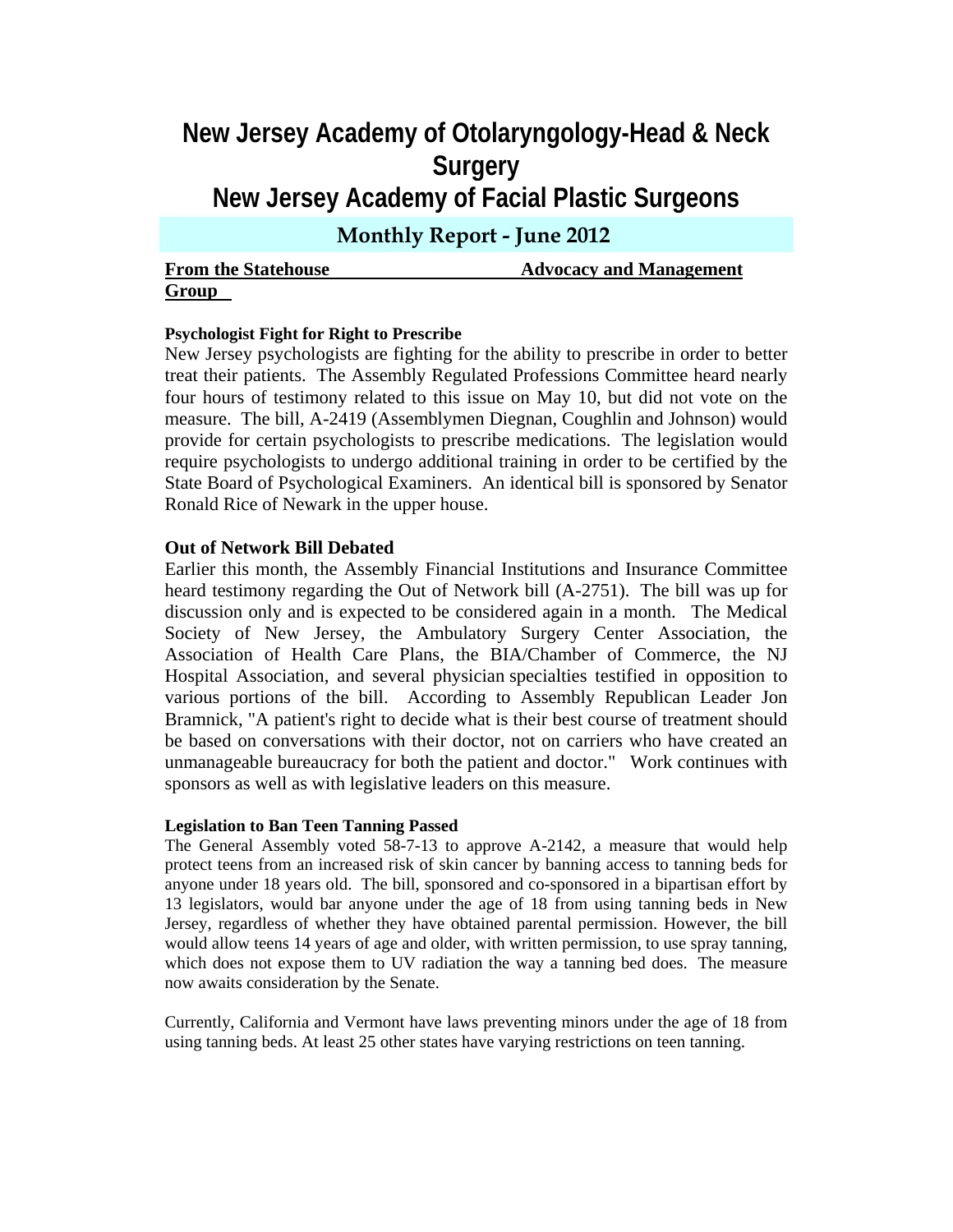# **Cosmetic Tax Rollback Begins July 1**

In January 2012, the Cosmetic Tax Rollback was signed into law by Governor Christie. This rollback countered the 2004 legislation that explicitly taxed cosmetic surgical procedures, a measure that never produced the anticipated revenue expected by the government . This action is very significant as New Jersey was one of the first states to institute the tax which drove business out of New Jersey and prompted patients to go to other states for these procedures.

The Cosmetic Tax Rollback will begin on July 1 as the tax drops from six to four percent. Additional rollbacks will occur annually, with an additional two percent rollback in the summer of 2013 and a complete dissolution of the tax in July of 2014.

## **Malpractice Insurance Reconsidered for Volunteer MDs**

The New Jersey Assembly and Senate are considering legislation in which retired physicians who volunteer at community health centers would not have to purchase malpractice insurance. A-2178 and S-1165 have been introduced in hopes of attracted much need medical assistance to the poorest cities in New Jersey where patients rarely have insurance. FQHCs throughout the state support this legislation who say it is it's not unusual for the FQHC patient to wait weeks or months for care . The New Jersey State Bar Association continues to oppose this measure as they believe it limits a patient's right to sue. "Lawyers believe the right to sue trumps the right to care, and I don't think it does," said Assembly sponsor Dr. Herb Conaway Jr. Similar legislation has been adopted nationally, including Florida, Michigan and Mississippi.

# **Thank you to the 2012 Annual Meeting Exhibitors!**

Accurate Medical Billing Bollinger Insurance Conventus Inter-Insurance Exchange Independent Med Reps Katronix Pharmaceuticals MD Advantage **Medicis** Nixon Uniform Service and Medical Wear NJ Pure WB Mason Co.

**Schoppmann, PC**

**Legal Report Kern Augustine Conroy &**